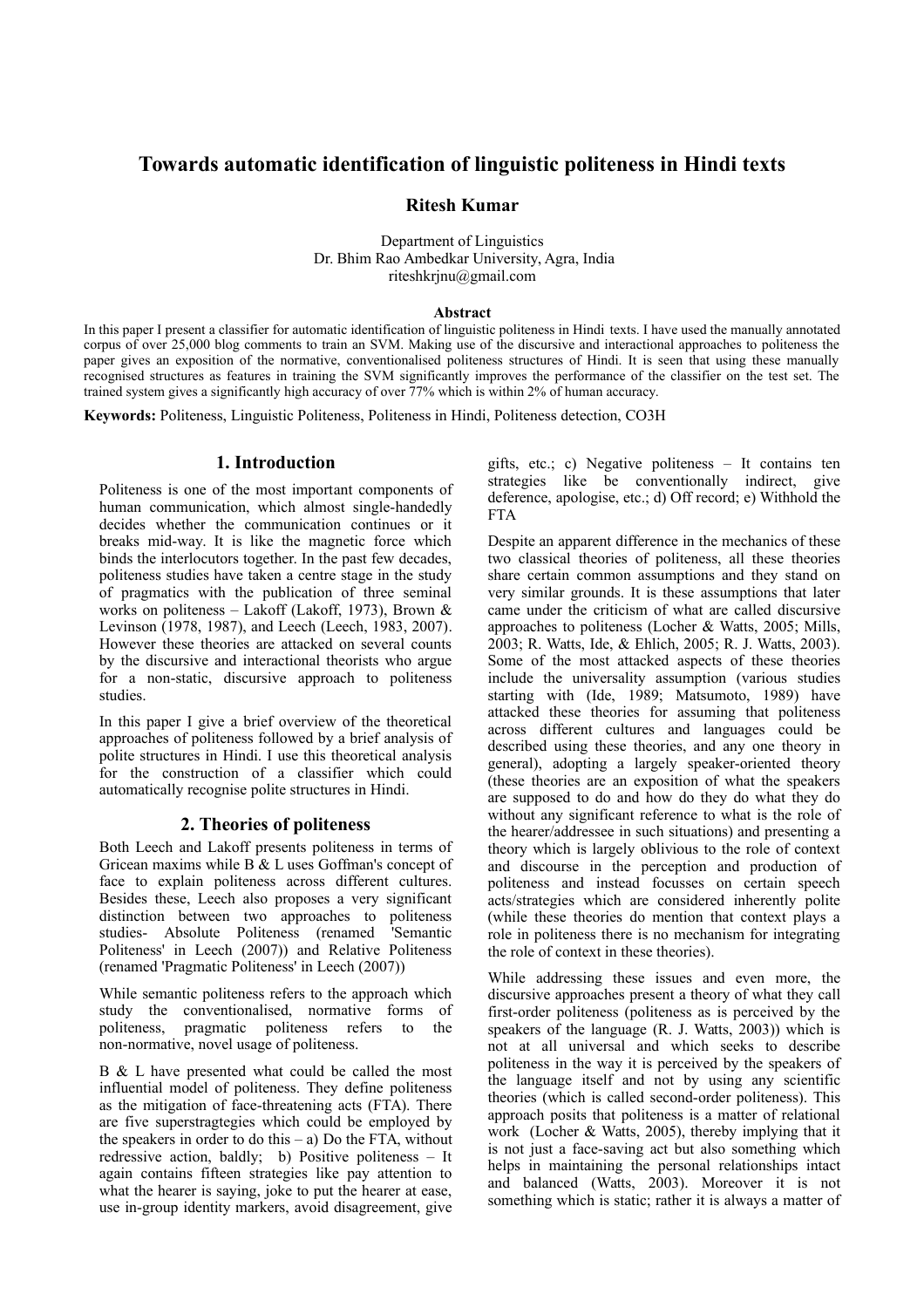discursive struggle and dispute and the evaluation of politeness/impoliteness is subject to continuous change and renegotiation as the discourse progresses.

While a strong discursive approach completely rejects any kind of inherent politeness residing in any linguistic expression and maintains that politeness/impoliteness resides in the discourse and the discursive struggle which forms part of this discourse, the weaker form of this approach (also called interactional approaches) presents a case for certain conventionalised forms of politeness which are used by the speakers across several discourses for the similar effect of politeness and impoliteness and so they appear to be inherently polite (Culpeper, 2010). (Bousfield & Grainger, 2010; Culpeper, 2010; Terkourafi, 2005).

The present work is based on the interactional approaches to politeness which incorporated within itself both the conventional as well as non-conventional aspects of politeness. Conventionalisation of certain linguistic structures for their association with certain politeness effects imply that a large part of politeness evaluation is based on the prior experience of the speakers. However at the same time it must be emphasised that politeness is not completely deterministic which is decided solely by the priors; rather it is also emergent in the discourse, influenced by the local discourse and contextual factors. Thus it is expected that any identification system based on prior experiences (ultimately this is what supervised machine learning tasks are all about) would be able to recognise only conventionalised politeness structures in the text.

Any lexico-syntactic structure could be conventionally mapped to one of the following politeness levels (inspired by Watts' distinction between politic and polite)

Neutral text: These texts are basically cannot characterised as being polite or impolite. The texts such as plain description or objective and scientific texts could be termed neutral.

Appropriate text: These are what Watts calls 'politic' texts. These are the unmarked constructions in any discourse and are actually caused by the most conventionalised of forms. However not using these forms would make the text marked and potentially open to impolite interpretation. In the case of Hindi the use of honorific form of pronoun with elders would be labelled 'appropriate' since its use is unmarked and goes unnoticed but its absence would be potentially impolite.

Polite text: These texts contain the less conventionalised and marked constructions (in that discourse) so that their absence would make the text unmarked. These are generally those constructions where the speakers are "more" polite than is conventionally required in such situations.

Impolite text: These are the texts which have the structures conventionally associated with impoliteness. The most common structure would be the use of slangs.

## **3. Related Work**

Alexandrov, Blanco, Ponomareva, & Rosso, (2007) had presented a way to "transform the lexical-grammatical properties of a text and the subjective expert opinion" to certain "numerical estimations". They construct a model using three factors relevant for politeness evaluation: the first greeting, polite words and polite grammar forms. While greeting may have a numerical value of either 0 or 1, the other two may take any numerical value in between 0 and 1. Using these three factors, a series of polynomial models are constructed. The same approach is discussed more specifically in Alexandrov, Ponomareva, & Blanco (2008) where a regression model is developed and trained for politeness estimation.

The work most closely related to the present work is that of Danescu-Niculescu-Mizil, Sudhof, Jurafsky, Leskovec, & Potts (2013) for English. It describes a classifier for identifying politeness in requests. An SVM classifier was trained using a manually annotated corpus of Wikipedia requests and tested against a corpus of requests from StackExchange. The annotators were required to rank the texts on a politeness scale which is later discretised into four categories, as per the final score assigned to them. While the experiments described in the paper gives a pretty good accuracy, in the present paper we obtain similar results using a simpler method. In the experiments discussed in the present paper, a more general dataset of blog comments has been used instead of a very limited dataset of only requests. Moreover the cut-off scores used in the experiments by Danescu-Niculescu-Mizil, et al. (2013) are largely arbitrary. However in the present paper the four discrete categories used for annotating the data are theoretically motivated and so more representative of the empirical facts. Furthermore the theoretical framework used by

Danescu-Niculescu-Mizil, et al. (2013) has been proved to be inadequate in explaining the empirical facts related to politeness which could undermine further efforts to obtain better accuracy in the task.

## **4. Annotation of CMC corpus of Hindi (CO3H)**

Computer-mediated communication (CMC) provides a very rich variety of linguistic data. The data for Hindi CMC corpus (CO3H) is collected automatically from six different sources - Hindi Blogs, Hindi Web Portals, Hindi emails, Hindi chats, Youtube comments and Public and private chat over the web (Kumar, 2012).

Out of these, the data for this study is taken from the comments on Hindi blogs. The data consists of all kinds of comments which include requests, offers, complements, criticism, etc. Furthermore comments from only those blogs are taken which have 2 or more comments such that some kind of communication among the commentators and in between the blogger and the commentators is expected. Thus it is a pretty hetereogenous data as well as representative of general human communication. A total of around 26,000 comments are taken for the study.

This data is manually annotated with one of the four politeness categories as discussed in the previous section – neutral, appropriate, polite and impolite. The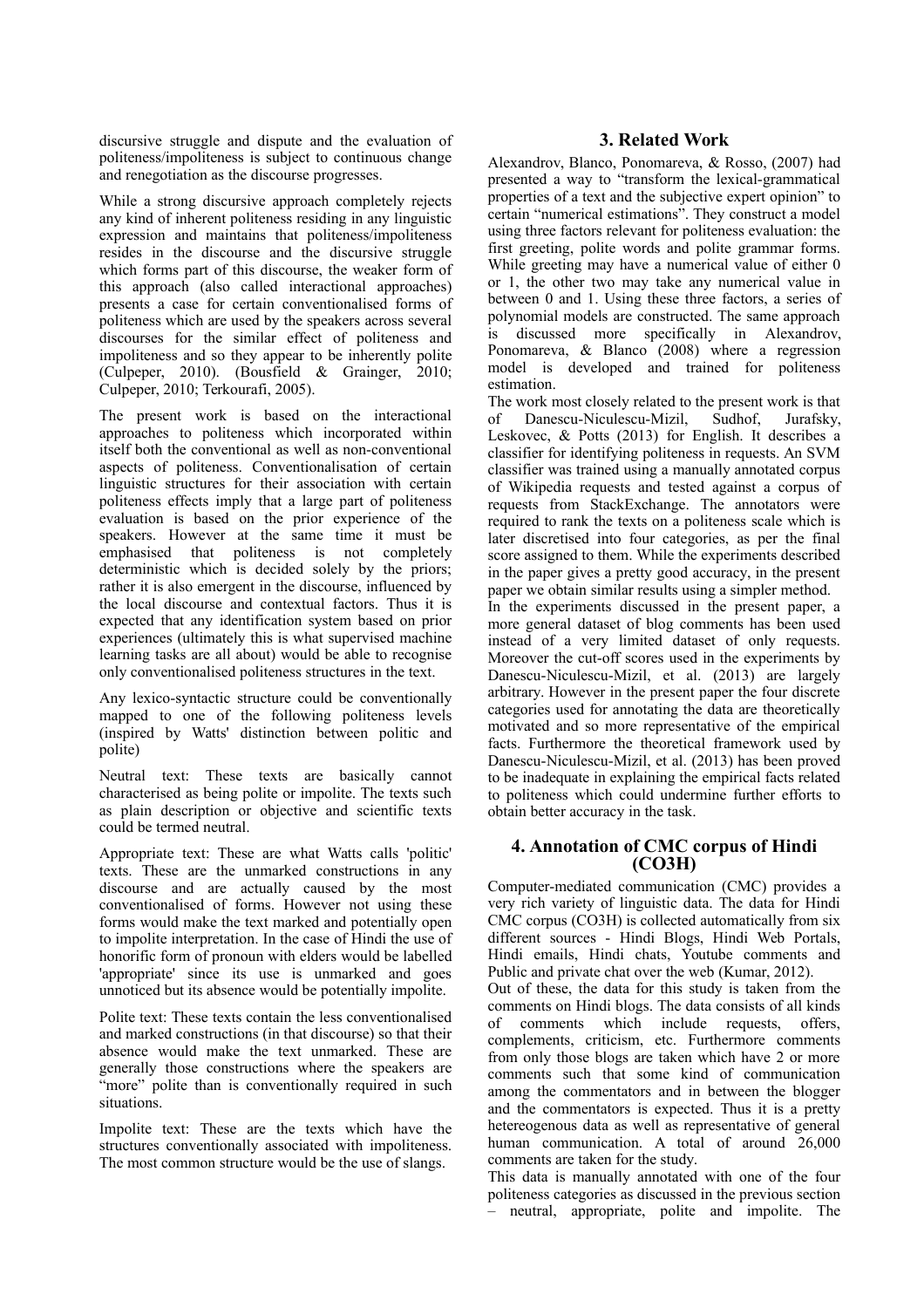annotators were given one comment at a time and they were required to classify it into one of these classes. The annotators were given a guide as to what these four categories are supposed to mean. The guide was similar to the description of these four categories given in Section 2. However the intuitions regarding putting the text into one of these categories was completely that of the annotators.

The data was annotated by two annotators using a web-based annotation tool (hosted at [http://sanskrit.jnu.ac.in/tagit/\)](http://sanskrit.jnu.ac.in/tagit/). In order to calculate the inter-annotator agreement in between the two annotators 150 texts were given to each of them independently before the actual annotation task was given to them. Both the annotators annotated these texts completely independently using only the instructions provided to them. They were not allowed to discuss the categories or the intuitions about the text with each other or with anybody else. Initially the agreement in between the two speakers was at a dismal 50%.

This low agreement was not so much because of disagreement on the judgments about politeness as because of a lack of clarity regarding the four categories in which the texts were to be classified. Consequently they were given fresh set of instructions and a more detailed manual containing the definition and a clearer description of what each category stands for. After this the annotators were given the same set of annotated texts and they were asked to make revisions in the annotations based on their revised understanding of the categories. This time the annotations by the two annotators agreed in around 80% of cases. This agreement is similar to what Danescu-Niculescu-Mizil et al (2013) had reported for a similar task of politeness annotation of English requests. So it was assumed that the annotators now had a fairly good and common understanding of these categories stand for and the remaining disagreement is on account of their different intuitions about the text and not because of a misunderstanding of the categories for annotation.

### **5. Conventionalised politeness structures in Hindi**

Some of the structures which are conventionally associated with politeness in Hindi are discussed below

1. Use of formulaic expressions like fubhkamnaje, bəd<sup>h</sup>ai, fukrija, d<sup>h</sup>ənjəwad, ab<sup>h</sup>ar, kripja, etc. in the text.  $e \sigma$  1

|     |                                        |                                                      | ko                                                                |
|-----|----------------------------------------|------------------------------------------------------|-------------------------------------------------------------------|
|     |                                        | cartoon                                              | ACC                                                               |
| bhi |                                        | ke lije                                              |                                                                   |
|     |                                        | for                                                  |                                                                   |
|     |                                        |                                                      |                                                                   |
|     |                                        |                                                      |                                                                   |
|     | səngita <del>j</del> i<br>cartoon also | Sangita HON thanks<br>famil karne<br>also include do | <b>dhənjwad</b> karton<br>Sangeeta ji thank you for including the |

### **2. Use of the particle iɟ**

| e.g. $2$   |            |           |                  |
|------------|------------|-----------|------------------|
| <b>IPA</b> | зti        | sũndər    | $r9$ cn $\alpha$ |
| Gloss      | extremely  | beautiful | composition      |
| <b>IPA</b> | Ŧi.        | dhanjwad  |                  |
| Gloss      | <b>HON</b> | thanks    |                  |

FT Extremely beautiful composition thanks

#### **3. Use of the subjunctive verb form**

Subjunctive form of the verb is formed by adding -e<sup>®</sup> suffix to the last element of the verbal complex (leaving the copula) in Hindi.

| e.g.3    |          |                                                     |                       |            |       |     |
|----------|----------|-----------------------------------------------------|-----------------------|------------|-------|-----|
|          | IPA əqər | mun $\alpha$ sib som <sub>il</sub> he to            |                       |            | muthe | bhi |
| Gloss if |          | proper                                              | think then i.ACC also |            |       |     |
| IPA 3pne |          | $\text{sum}\ \mathbf{q}$ me $\mathbf{q}$            |                       | famil kərē |       |     |
|          |          | Gloss own society in include <b>do.SUBJ</b>         |                       |            |       |     |
|          |          | FT If you think it to be proper then please include |                       |            |       |     |
|          |          | me also in your society.                            |                       |            |       |     |

e.o.  $\Lambda$ 

| $\mathbf{v} \cdot \mathbf{v}$ |                               |                |            |                 |           |
|-------------------------------|-------------------------------|----------------|------------|-----------------|-----------|
| IPA 3gər                      |                               | kakchame       |            | səb             | widjarthi |
| Gloss if                      |                               | class          | in         | all             | students  |
|                               | IPA səməth                    | $p\alpha$      | rəhe       | hε              | рr        |
|                               | Gloss understand ECV VCONTAUX |                |            |                 | and       |
| IPA ek                        |                               | $m\varepsilon$ | hi         | 3nαri           | hũ        |
| Gloss one                     |                               | Ť              | <b>PRT</b> | stupid          | AUX.1PER  |
| IPA to                        |                               | phir           | $j$ and    | dẽ              |           |
| Gloss then                    |                               | again          | go         | <b>ECV.SUBJ</b> |           |
|                               |                               |                |            |                 |           |

FT If all the students in the class have understood and

## I am the only stupid one then please let it be

#### **4. Use of the conditionals**

These are the canonical conditional (if...then) sentences in Hindi.

| e.g.5<br>IPA | $\alpha$ | iski suruat                     | iədi                                         | <b>Ese</b><br>like |
|--------------|----------|---------------------------------|----------------------------------------------|--------------------|
|              |          | Gloss you.HON this beginning if | IPA karte to adhik prabhawi hota             | this               |
|              |          |                                 | Gloss do <b>then</b> more effective would    |                    |
| FT –         |          | would have been more effective  | If you would have begun it like this then it |                    |

e.g.  $6$ 

|       |  | IPA jə <b>d</b> i do əsthanõ                     | pər | łО | ki |
|-------|--|--------------------------------------------------|-----|----|----|
|       |  | Gloss if two places on REL COMPL                 |     |    |    |
|       |  | IPA bəhot-barik kəmija h $\varepsilon$ dor kər   |     |    |    |
|       |  | Gloss very minute drawbacks AUX removedo         |     |    |    |
|       |  | IPA $\lim_{\alpha \to 0}$ ip to behut secha hoga |     |    |    |
|       |  | Gloss ECV ECV then very good be.FUT              |     |    |    |
|       |  | If the drawbacks at two places, which are very   |     |    |    |
| FT 11 |  | minute, are removed then it would be very good   |     |    |    |

#### **5. Use of the suggestion markers/deontics**

Deontics are indicated by the use of **cahije** in the verbal complex in Hindi

e.g. 7 IPA prəj $\alpha$ s thik h $\varepsilon$  pər m  $\alpha$ tr $\alpha$  o  $\alpha$ r ləj Gloss attempt good  $\overline{A}$  AUX but metre and beats IPA ko samathing kan be and  $\overline{B}$  and  $\overline{B}$  and  $\overline{B}$  and  $\overline{B}$  and  $\overline{B}$  and  $\overline{B}$  and  $\overline{B}$  and  $\overline{B}$  and  $\overline{B}$  and  $\overline{B}$  and  $\overline{B}$  an səməthne ka pr prəjas kərnacahije GlossACC understandof moreeffort do **DEO** FT It is a good attempt but you should make more efforts to understand the metre and beats.

| e.g. $8$   |                  |         |                      |                   |
|------------|------------------|---------|----------------------|-------------------|
| <b>IPA</b> | 3n <sub>cm</sub> | hhai    | ko                   | $zi$ and $\alpha$ |
| Gloss      | anonymous        | brother | ACC.                 | excessive         |
| <b>IPA</b> | krodh            | nəhĩ    | kərna c <b>ahije</b> |                   |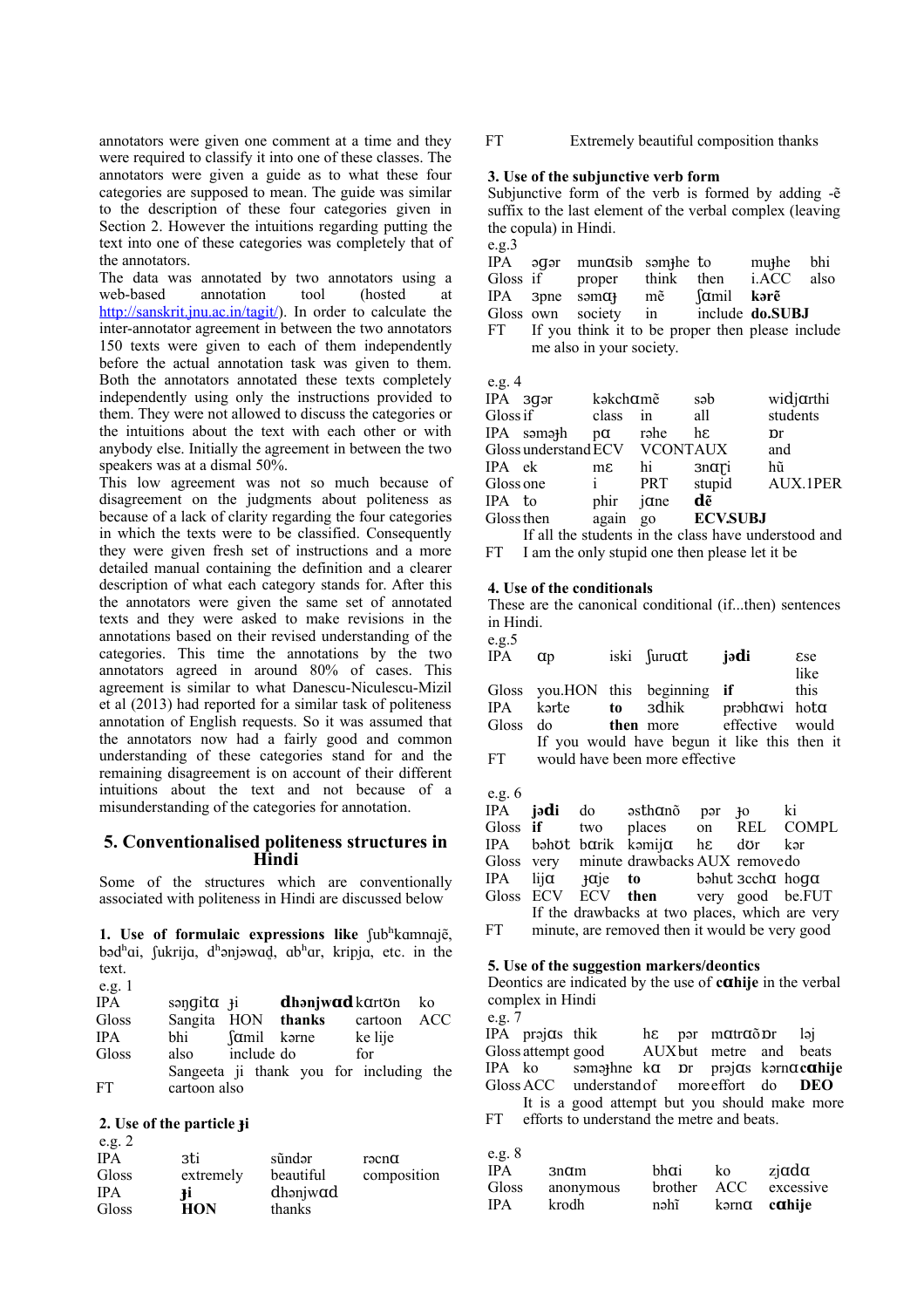| Gloss | anger                              | NEG. | do | DEO |  |
|-------|------------------------------------|------|----|-----|--|
|       | Anonymous brother should not carry |      |    |     |  |
| FT    | excessive anger.                   |      |    |     |  |

#### **6. Use of the ability markers/epistemics**

Epistemic are indicated by the use of **səknɑ** or one of its morphological forms in the verbal complex in Hindi. e.g. 9

|           |             |         | IPA swasthje se sembendhit kebhi bhi              |       |          |
|-----------|-------------|---------|---------------------------------------------------|-------|----------|
|           |             |         | Gloss health about related anytime also           |       |          |
| IPA kisi  |             |         | bhi <b>Hankari</b> ke lije                        |       | $\alpha$ |
| Gloss any |             |         | also information for you.HON                      |       |          |
| IPA phon  |             | bhi     | kər                                               | səkte | hε       |
|           | Gloss phone | also do |                                                   | EPI   | AUX      |
|           |             |         | For any kind of information related to the health |       |          |

FT anytime you could call give a call.

#### e.g. 10

| IPA         | həmare                   | naje | egriketar me                                 |           | αp      |
|-------------|--------------------------|------|----------------------------------------------|-----------|---------|
| Gloss       | our                      | new  | aggregator LOC                               |           | you.HON |
| IPA         | 3pne                     | blpq | ko                                           | nice      | ke      |
| Gloss your  |                          |      | blog ACC                                     | below GEN |         |
| IPA         | lĩnko                    |      | $d$ w $arct$ <sub>j</sub> or səkte           |           | hε      |
| Gloss links |                          |      | by connect <b>EPI</b>                        |           | AUX     |
|             |                          |      | In our new aggregator you could connect your |           |         |
| FT.         | blog by the links below. |      |                                              |           |         |

#### **7.** Use of particles zəra / **Hara** and thora e..g 11

| IPA <b>Ford</b> je |                                                     | bhi  | parhije pese      |          | ki |
|--------------------|-----------------------------------------------------|------|-------------------|----------|----|
| Gloss just this    |                                                     | also | read.HON money of |          |    |
|                    | IPA naji paribh $\alpha$ sa. $\alpha$ p             |      | ke                | kəl      |    |
|                    | Gloss new definition you.HON of                     |      |                   | tomorrow |    |
|                    | IPA ke carc $\alpha$ ke lije barhij $\alpha$ he     |      |                   |          |    |
|                    | Gloss of discussion for good                        |      |                   | AUX      |    |
|                    | Just read this also the new definition of money. It |      |                   |          |    |
| FT.                | is good for your tomorrow's discussion.             |      |                   |          |    |

#### e.g. 12

| <b>IPA</b> | bhawpurn     | $r\partial cn\alpha$                      | pər                             |                 |
|------------|--------------|-------------------------------------------|---------------------------------|-----------------|
| Gloss      | emotional    | composition                               | but                             |                 |
| <b>IPA</b> | $\text{For}$ | wərtəni                                   | mẽ                              | sudhar          |
| Gloss      | just         | spelling                                  | in                              | correction      |
| <b>IPA</b> | kər          | $l\tilde{e}$                              | $\mathop{\mathrm{pr}}\nolimits$ | phir            |
| Gloss      | do           | <b>ECV.SUBJ</b>                           | and                             | again           |
| <b>IPA</b> | se           | post                                      | kər                             | $d\tilde{e}$    |
| Gloss      | <b>INST</b>  | post                                      | do                              | <b>ECV.SUBJ</b> |
|            | Emotional    | Composition but                           |                                 | just<br>make    |
| FT         |              | correction in spelling and post it again. |                                 |                 |

#### **8. Use of the honorific pronominals and verb form**

The +honorific forms of the verbs are generally formed by adding -ie suffix to the TAM bearing element(s) of the verbal complex.

|   | ×  |
|---|----|
| × |    |
| I | ۰, |
|   |    |

| IPA ommid he me                   |          | bhi                                                       | kəbhi       |         |
|-----------------------------------|----------|-----------------------------------------------------------|-------------|---------|
| Gloss expected is i               |          | also                                                      | sometime    |         |
| IPA $\epsilon$ sa likh paongasgor |          |                                                           | koi         | aspesal |
| Gloss like this write ECV if      |          |                                                           | any special |         |
| IPA tips ho                       | to zərur |                                                           | bətaiega    |         |
|                                   |          | Gloss tips be then necessarilytell. HON                   |             |         |
|                                   |          | FT It is expected that I shall also be able to write like |             |         |

this some day… if there is some special tips then do tell me.

| l |  |
|---|--|
|   |  |

| U.K. 14      |                 |                                   |                                                   |                   |        |
|--------------|-----------------|-----------------------------------|---------------------------------------------------|-------------------|--------|
|              | IPA mene        | ek                                | $\mathbf{p}$ r                                    | $k$ osis          | ki     |
|              | Gloss I.ERG one |                                   | more                                              | try               | do     |
| IPA hε       |                 | 3q <sub>ar</sub>                  | $\alpha$                                          | ko                | pəsənd |
|              | Gloss AUX if    |                                   | you.HON ACC                                       |                   | like   |
| $IPA$ $q$ ie |                 | to                                | otsαh                                             | ke lije           |        |
|              | Gloss ECV       | then                              | enthusiasm for                                    |                   |        |
|              |                 | IPA 3pne səndef <del>j</del> əror |                                                   | di <sub>lie</sub> |        |
| Gloss own    |                 |                                   | message necessarily give.HON                      |                   |        |
|              |                 |                                   | I have tried once more if you like it then please |                   |        |

FT do give your message for enthusiasm

### **6. Automatic Identification of Politeness**

Using this theoretical analysis of Hindi politeness with the machine learning techniques I have developed a system for automatic identification of politeness in Hindi texts such that they could be classified in one of the four classes – neutral, appropriate, polite and impolite.

### **Training the Classifier**

I have developed a Support Vector Machine (SVM) using a total of 25660 texts annotated by human annotators for these four classes. It is randomly divided into train, test and validation set in 70:10:20 ratio, thereby, using a total of 17962 texts for training. I compare three classifiers – two Bag of words model, one using unigram feature representation and the other using unigram and bigram feature representation and a third classifier which uses unigrams, bigrams and the manually identified linguistic structures (discussed in the previous section) as features. The unigram model serves as the baseline model in the experiments.

#### **Testing the Classifier**

The classifier is validated using 5132 texts and finally tested using 2566 texts. Table 1 gives a comparison of the performance of different classifiers trained using different kinds of features. The performance is measured in terms of simple percentage scores. The performance of 'human annotators' simply refers to the inter-annotator agreement in between the two annotators. The results are as obtained on the test set.

| <b>Feature Set</b>                                    | Test   |
|-------------------------------------------------------|--------|
| Unigrams                                              | 75.45% |
| Unigrams and Bigrams                                  | 75.72% |
| Unigrams, Bigrams and<br><b>Linguistic Structures</b> | 77.55% |
| <b>Human Annotators</b>                               | 79%    |

Table 1: Comparative Performance of Classifiers

#### **7. Analysing the results**

As we could see from the test results, using a combination of unigrams, bigrams and linguistic